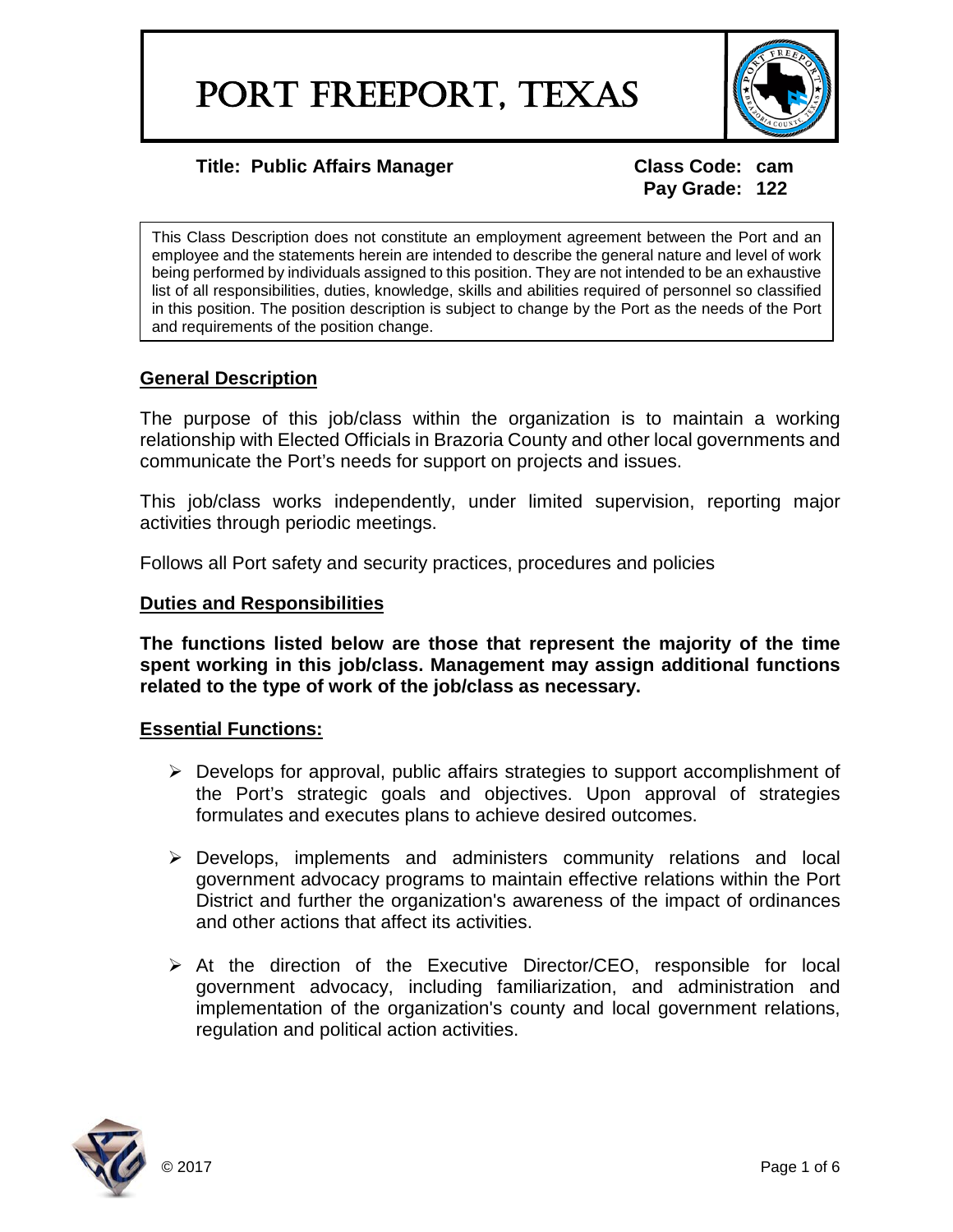

# **Pay Grade: 122**

- $\triangleright$  Handles communication with the general public and keeps them informed and educated on Port Freeport projects and activities via Facebook, Twitter, Port Freeport website and newspapers.
- $\triangleright$  Keeps the public informed of progress in order to build goodwill and provide education.
- Oversees community events including Take A Child Fishing Tournament, Annual Port Freeport Golf Tournament and Community Advisory Panel Meetings.
- $\triangleright$  Develop media relations strategy, seeking high-level placements in print, broadcast and online media.
- $\triangleright$  Coordinate all public relations activities.
- $\triangleright$  Direct social media team to engage audiences across traditional and new media.
- $\triangleright$  Leverage existing media relationships and cultivate new contacts within business and industry media.
- Manage media inquiries and interview requests. Create content for press releases, byline articles and keynote presentations.
- $\triangleright$  Evaluate opportunities for partnerships, sponsorships and advertising on an on-going basis.
- $\triangleright$  Build relationships with various organizations in the area to grow industry awareness.
- Maintain a keen understanding of community affairs and trends that could impact the Port and make recommendations regarding communication strategy surrounding them

# **Additional Duties:**

Works closely with Business/Economic Development and other departments in preparing for meetings, tours, events, and presentations.

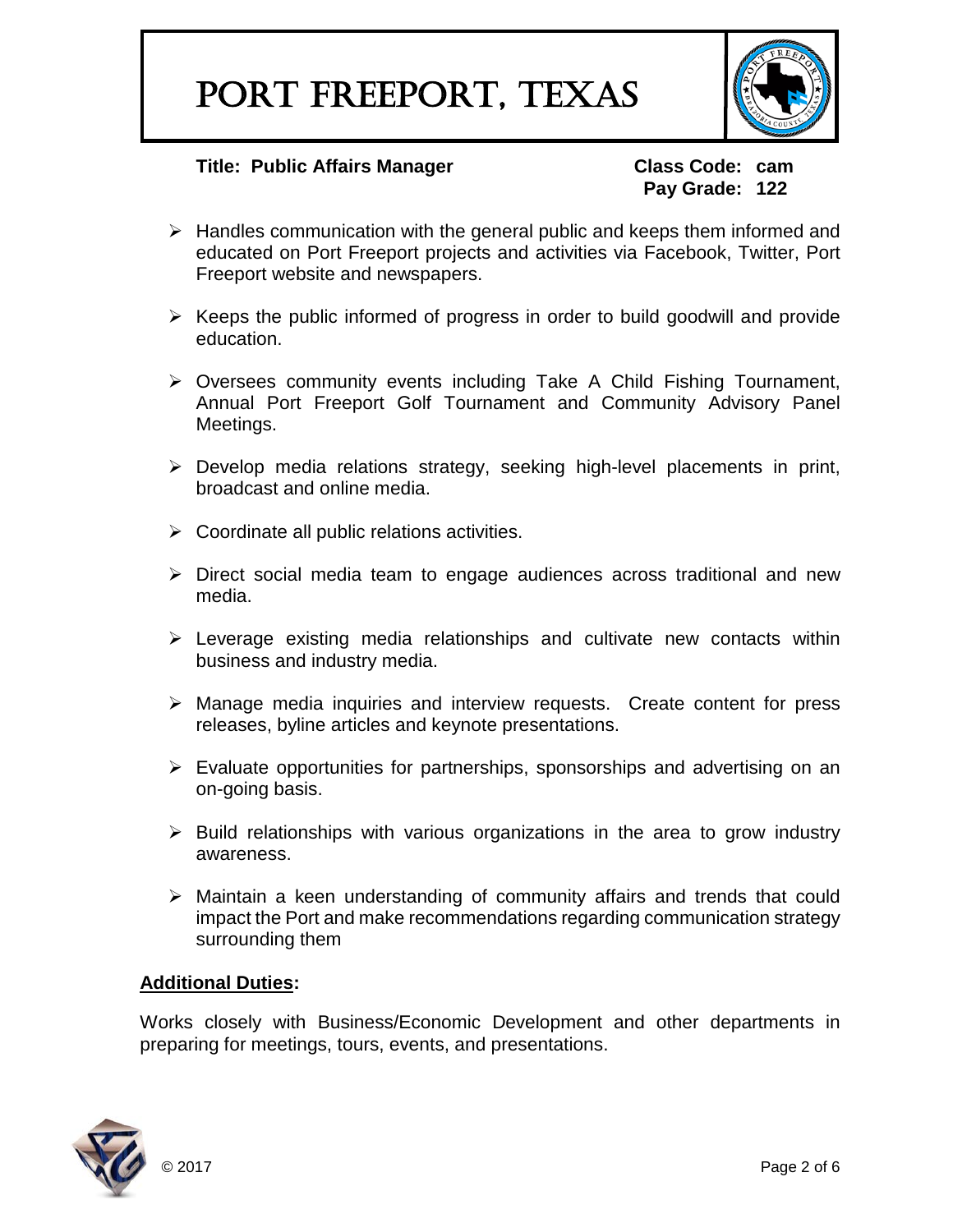

**Pay Grade: 122**

Composes media releases, whitepapers and edits documents for proper grammar and verbiage.

Performs related work as assigned.

# **Responsibilities, Requirements and Impacts**

# **Data Responsibility:**

*Data Responsibility refers to information, knowledge, and conceptions obtained by observation, investigation, interpretation, visualization, and mental creation. Data are intangible and include numbers, words, symbols, ideas, concepts, and oral verbalizations.*

Plans and directs others in the sequence of major activities and report on operations and activities which are very broad in scope.

# **People Responsibility:**

*People include co-workers, workers in other areas or agencies and the general public.*

Provides information, guidance or assistance to people that directly facilitates task accomplishment; may give instructions or assignments to helpers or assistants.

#### **Asset Responsibility:**

*Assets responsibility refers to the responsibility for achieving economies or preventing loss within the organization.*

Requires responsibility and opportunity for achieving moderate economies and/or preventing moderate losses through the management of assigned areas of responsibilities; handling supplies of high value consistent with the operation of a small division or department.

#### **Mathematical Requirements:**

*Mathematics requires the use of symbols, numbers and formulas to solve mathematical problems.*

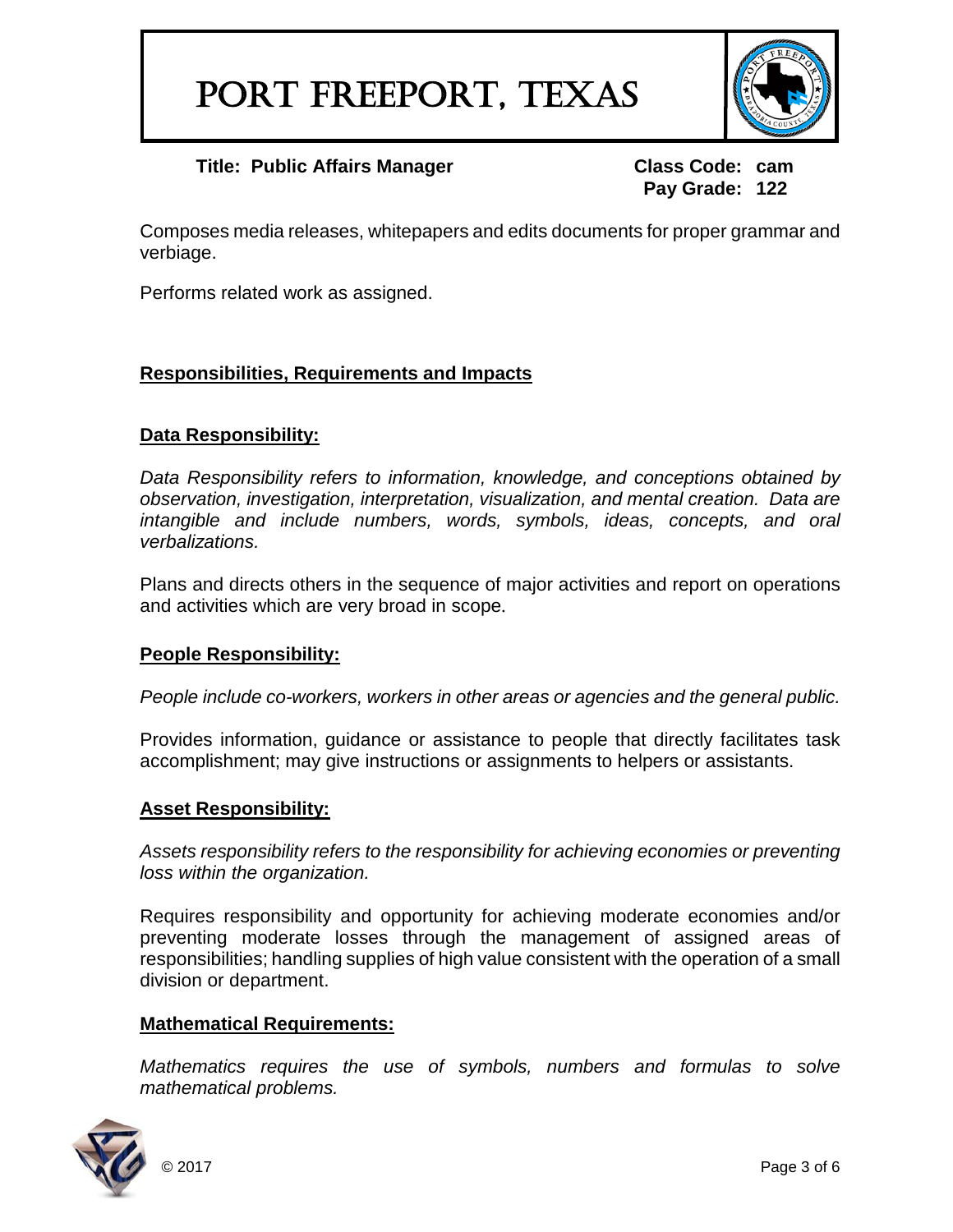

**Pay Grade: 122**

Uses addition and subtraction, multiplication and division, and/or and calculate ratios, rates and percentages.

# **Communications Requirements:**

*Communications involves the ability to read, write, and speak.*

Reads journals, manuals, and professional publications; speaks informally to groups of co-workers, staff in other departments, the general public, people in other organizations and presents training; composes original reports, training and other written materials, using proper language, punctuation, grammar, and style.

#### **Judgment Requirements:**

*Judgment requirements refer to the frequency and complexity of judgments and decisions given the stability of the work environments, the nature and type of guidance, and the breadth of impact of the judgments and decisions.*

Responsible for the actions of others, requiring almost constant decisions affecting co- workers, customers, clients or others in the general public; works in a moderately fluid environment with guidelines and rules, but frequent variations from the routine.

#### **Complexity of Work:**

*Complexity addresses the analysis, initiative, ingenuity, concentration and creativity, required by the job and the presence of any unusual pressures present in the job.*

Performs work involving policy and guidelines, solving both people and work-related problems; requires continuous, close attention for accurate results and frequent exposure to unusual pressures.

#### **Impact of Errors:**

*Impact of errors refers to consequences such as damage to equipment and property,* loss of data, exposure of the organization to legal liability, and injury or death for *individuals.*

Property Damage & loss of life – Minor Data loss – Minor

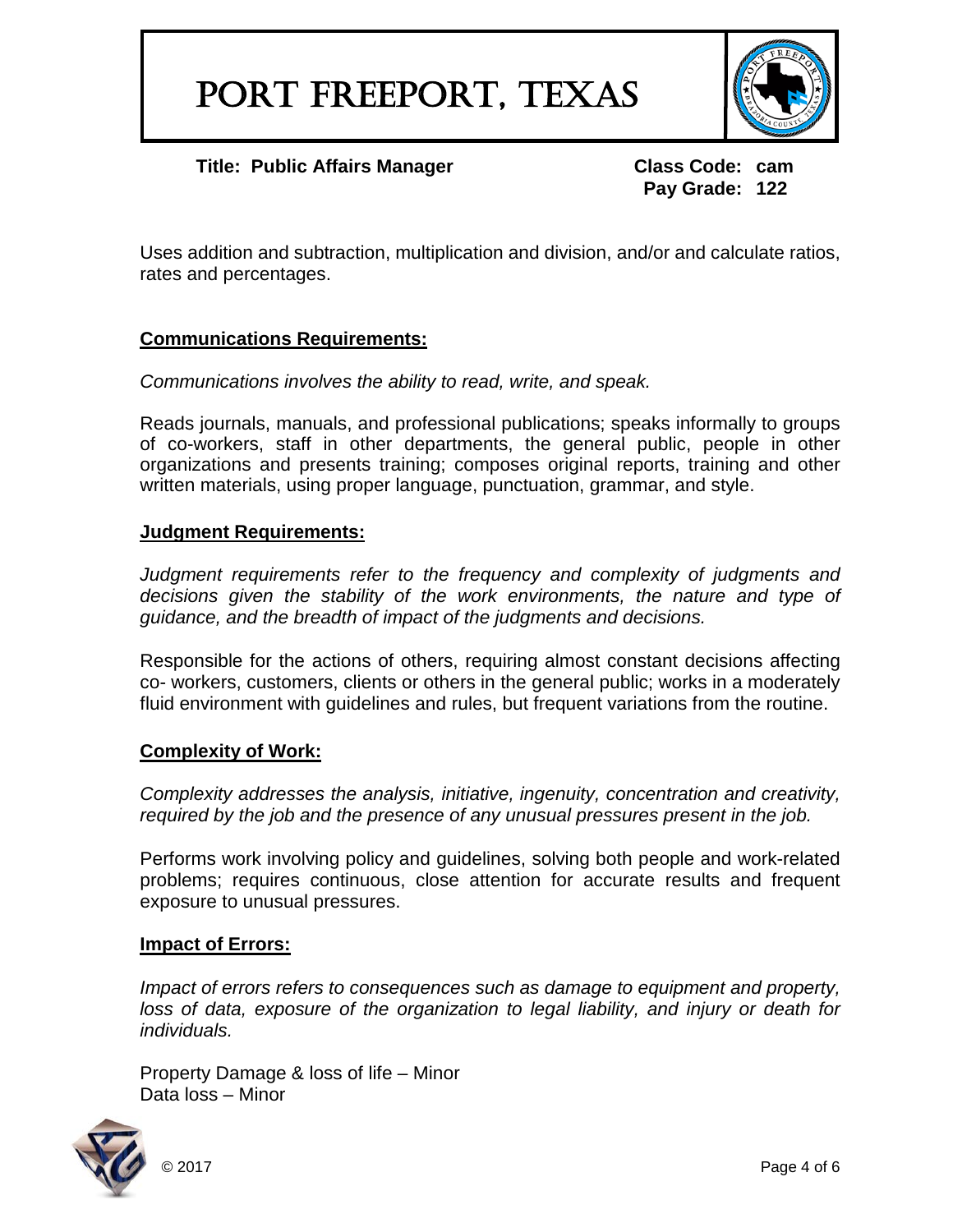# PORT FREEPORT, TEXAS



**Title: Public Affairs Manager Class Code: cam** 

**Pay Grade: 122**

Exposure to legal liability – **Serious** Brand loss - **Serious** Economic loss - Minor

# **Physical Demands:**

*Physical Demands refers to the requirements for physical exertion and coordination of limb and body movement.*

Performs sedentary work that involves walking or standing some of the time and exerting up to 10 pounds of force on a regular and recurring basis or sustained keyboard operations.

#### **Equipment Usage:**

*Equipment usage involves responsibility for materials, machines, tools, equipment, work aids, and products.*

Handles or uses computers or work aids involving moderate latitude for judgment regarding attainment of a standard or in selecting appropriate items.

# **Unavoidable Hazards:**

*Unavoidable hazards refer to the job conditions that may lead to injury or health hazards even though precautions have been taken.*

None.

#### **Safety of Others:**

*Safety of others refers to the level of responsibility for the safety of others, either inherent in the job or to ensure the safety of the general public. (Does not include safety of subordinates).*

Position involves management level responsibility for application and interpretation of the policies regarding the provision of continuous enforcement of the laws and standards of public health and safety.